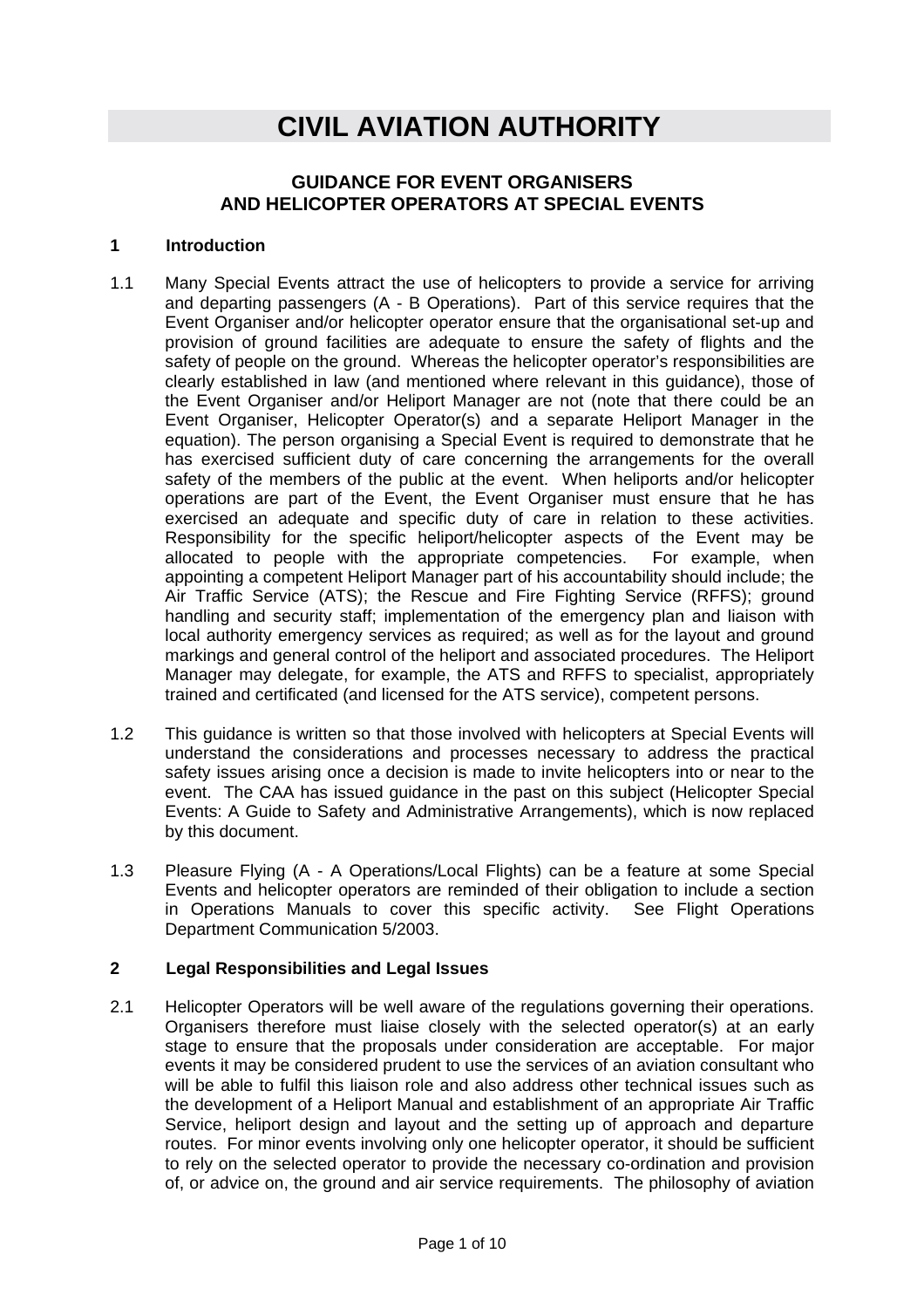law concerns itself with the safety of passengers and also the safety of people on the ground. Nowhere more than a major Special Event is the latter more relevant due to the likelihood of there being many people on the ground in the vicinity of the helicopter operating area. Although the responsibility under law for the safety of flights rests with the helicopter operator (through the helicopter Commander), the organiser of any Special Event carries a common duty of care to ensure that relevant safety issues have been addressed either by himself or by delegated competent persons.

- 2.2 Unless the heliport (the terms 'heliport' and 'aerodrome' have the same meaning throughout this document) is licensed, the rules relating to low flying and flying in the vicinity of a crowd are very relevant. These are rules which the helicopter operator is required to address and in general it will be necessary for the helicopter operator to seek permissions from the CAA in relation to the Rules of the Air Regulations 1996, specifically Rule 5(1)(c)(i) - Low Flying over a congested area of a city, town or settlement, and Rule  $5(1)(d)(i)$  - Flying in the vicinity of an assembly of more than 1000 persons. It should be noted that, in relation to the latter, this requires permission from the CAA **and** the consent in writing of the organisers of the event.
- 2.3 There is no **legal** requirement to licence a heliport unless it accepts helicopters on scheduled journeys for the purpose of the public transport of passengers or for certain, pilot licence-related training activity. It is accepted that 'shuttling' passengers at Special Events is not a 'scheduled' service. It is, however, prudent to consider whether to apply for a Temporary Aerodrome Licence for busy events, especially those involving a number of different helicopter operators.
- 2.4 Apart from the number of different operators, factors for consideration as to the advisability of licence application are:
	- a) the total number of movements<sup>+</sup> on the busiest day and the maximum rate of movements at the busiest times; and
	- b) the complexity of the surrounding airspace; and
	- c) from a) and b) above, a holistic interpretation of the need to apply for a temporary Air Traffic Zone or, for major events such as the British F1 Grand Prix, a need to request the establishment of Temporary Restricted Airspace.
		- ✙ a movement is a take-off **or** a landing

The anticipated number of movements will provide an indication of the interest in the event and the number of spectators. This should provide useful information in estimating the complexity of the helicopter operation. The event organiser will also have an appreciation of the numbers and location of spectators in relation to the heliport location and approach and departure routes. These considerations should predicate the level of Rescue and Fire Fighting Service (RFFS) and the level of Air Traffic Service (ATS) appropriate. Such considerations should be addressed by helicopter operators as part of their legal responsibility, whether operating into licensed or unlicensed sites. For operations into unlicensed sites see **[Flight](http://www.caa.co.uk/docs/33/FOD200009.pdf)  [Operations](http://www.caa.co.uk/docs/33/FOD200009.pdf) [Department Communication 9/2000](http://www.caa.co.uk/docs/33/FOD200009.pdf)** which describes appropriate levels of RFFS. If the heliport is licensed the CAA will attach a schedule to the licence which will require certain levels of RFFS. These levels will be dependant on the size of helicopters in use.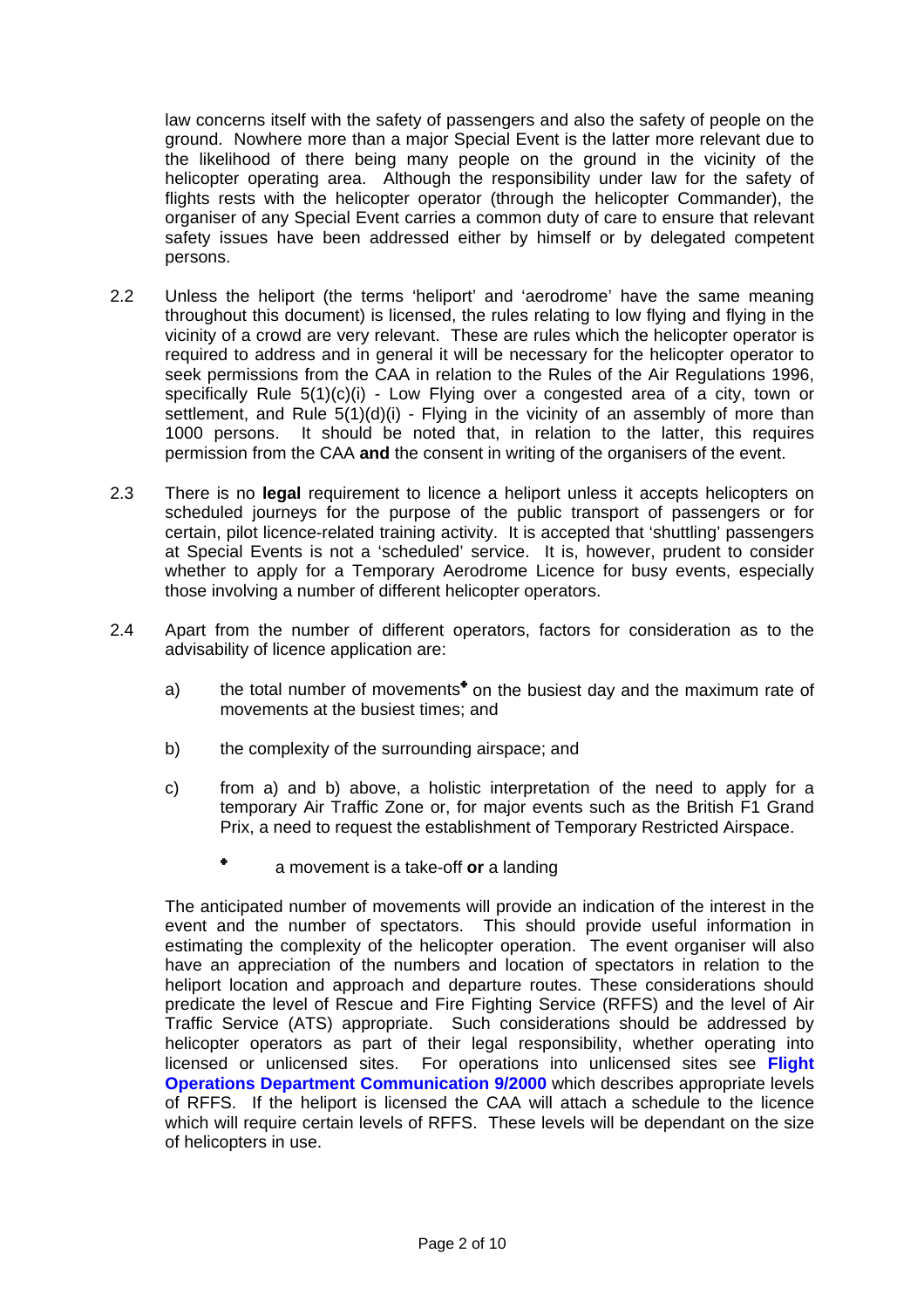2.5 Applications for a Temporary Aerodrome Licence should be made to the Licensing Section, Aerodrome Standards Department (ASD), Civil Aviation Authority, Aviation House, Gatwick Airport South, West Sussex, RH6 0YR. An information pack regarding licence requirements and the application process is available from that Section. Applications should be submitted in sufficient time to allow for detailed consideration and inspection before the issue of a licence. The minimum notice required is 28 days from the date a complete Heliport Manual is received by ASD. Note also that the minimum notice required for ATZ and ATS licensing and radio frequency allocation is 90 days (see paragraphs 6.4 and 6.5). It should be obvious, therefore, that preparatory work and application procedures will have to be commenced well in advance of this deadline.

## **3 Other Rules**

- 3.1 Other Rules of the Air, against which permissions are not given, which the organiser should bear in mind and which operators are required to apply, concern the following:
	- a) Rule 5(1)(b) which states "A helicopter shall not fly below such height as would enable it to alight without danger to persons or property on the surface, in the event of a failure of a power unit";
	- b) Rule 5(1)(e) which states "An aircraft" shall not fly closer than 500 feet to any person, vessel, vehicle or structure"; and
	- c) Another part of Rule 5 [Rule  $5(4)(a)$ ] states that Rule  $5(1)(e)$  does not apply to an aircraft while it is landing or taking-off in accordance with normal aviation practice and; that aircraft are not prohibited from flying in accordance with normal aviation practice, for the purpose of taking-off from and landing at Licensed or Government aerodromes.
		- ✙ 'aircraft' includes helicopters as well as aeroplanes.
- 3.2 In summarising the above requirements and rules, it may be assumed that the relevance of the specific rules will be assessed by the CAA before a licence is issued. Consideration of such assessment may result in conditions being attached to the licence. If the heliport is not licensed, the effect of these Rules must be assessed by the helicopter operator, and this should obviously be done in consultation with the organiser.

#### **4 Resolution of the Legal Issues**

- 4.1 In the case of a licensed heliport the responsibility for ensuring that the heliport and the airspace within which its visual traffic pattern is normally contained are safe for use by helicopters is normally delegated to the Heliport Manager by the Licensee (Licensee and Heliport Manager can be the same person). The Licensee must be a competent person, having regard to his previous conduct and experience. The Licensee must also satisfy the CAA that the heliport is safe for use by helicopters, having regard in particular to the physical characteristics of the heliport and of its surroundings; and that the Heliport Manual is adequate.
- 4.2 In the case of an unlicensed heliport, once the helicopter operator has obtained the landowner's or organiser's permission and any other permissions necessary from the CAA, the responsibility for the safe conduct of flights rests solely with the helicopter operator. There is some shared responsibility if night operations are to take place. In this case the 'site keeper' must ensure that adequate lighting is provided and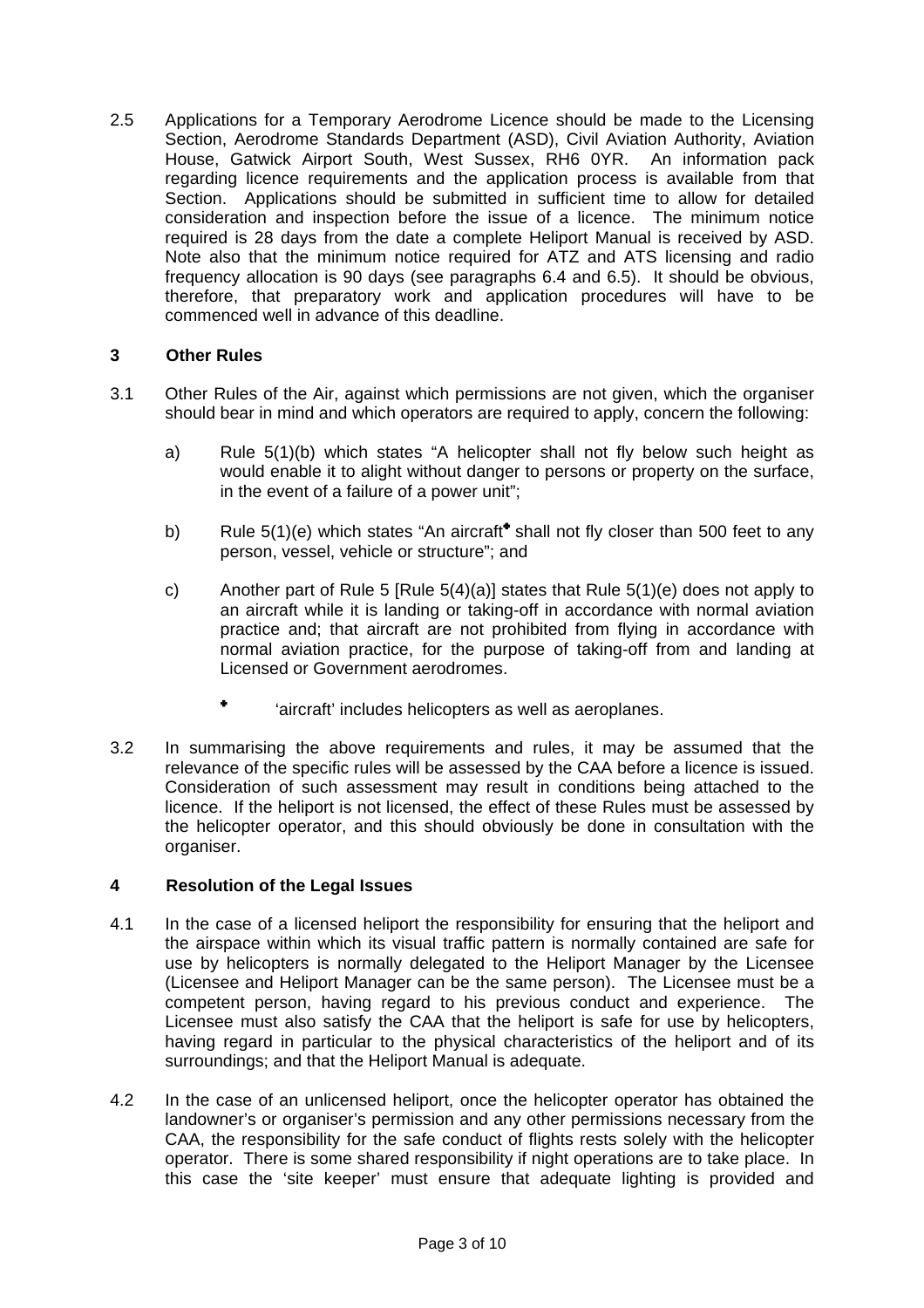maintained. It is quite acceptable, for unlicensed events, for a helicopter operator to appoint his own staff to act as Heliport Manager and as other heliport staff.

#### **5 The Need for Co-ordination**

5.1 Generally speaking, a single small event involving a single operator will require a minimal level of co-ordination between the helicopter operator and the event organiser. A major event involving multiple operators will require a considerable amount of co-ordination between various agencies.

#### **6 Co-ordination Issues**

- 6.1 In the case of a licensed heliport, and once application has been made to ASD, the issues concerning the physical characteristics will be overseen by ASD as part of the licensing process. However, before the process can be started, applicants will have to satisfy ASD that the declared distances have been properly measured, sufficient maps and diagrams have been produced and an acceptable management structure and Heliport Manual is in place. Other considerations which need to be addressed by the applicant concern the slopes on the manoeuvring areas; the distance between 'gates' (passenger drop-off and pick-up spots) and the size and slopes of any Touch-Down and Lift-Off Areas (TLOF); in the case of separate Final Approach and Take Off Areas (FATO, which is in fact a 'helicopter runway') - slopes and length(s) and width(s) of declared distances; passenger and crowd control and security; Air Traffic Service procedures and RFFS levels and the associated emergency plan. These issues and others required by ASD must all be clearly documented. It is important, therefore, to address these issues and make licence application to ASD at the earliest opportunity. Applicants should refer to the International Civil Aviation Organization (ICAO) Annex 14, Volume 2 (Heliports) and the ICAO Heliport Manual for definition of the distances and slopes against which ASD will base their assessment. Event organisers and helicopter operators are strongly urged to review the physical requirements described in these publications and carry out a site survey before any approach is made to ASD. ICAO publications are available from Airplan Flight Equipment, 1a Ringway Trading Estate, Shadowmoss Road, Manchester M22 5LH.
- 6.2 In the case of an unlicensed heliport, the above issues (paragraph 6.1) will be initially addressed by the event organiser/helicopter operator. However, in this case these issues are also part of the helicopter operator's **legal** responsibility. He must satisfy himself that the site is suitable and that the specific type(s) of helicopter(s) can be safely operated in compliance with the helicopter operator's Operations Manual and the manufacturer's approved Flight Manual. In this context 'adequate' means that the dimensions of the site and obstacles in the local area are such that the performance requirements for the specific type(s) will be met at the weights at which the helicopter(s) is planned to land and take-off, and in the conditions which may reasonably be expected to exist at the time of operation. This responsibility remains the helicopter operator's at licensed sites where the available distances have been established in a licence. A licence issued for a heliport will not, therefore, mean that it is usable; only that the physical criteria and measured distances are documented and declared and that an appropriate management structure, systems, and equipment are in place (if they should not be in place on the day, the licence is invalid). The licence does not mean that the site will be suitable for all types in all conditions. It is therefore important, particularly in the unlicensed case, that the helicopter operator is consulted at the earliest stage of the planning process. It may be, for example, that the obstructions near a heliport or the proximity of the crowd will make the site suitable only for twin engine helicopters. A site survey should be carried out in relation to the specific type performance requirements contained in Flight and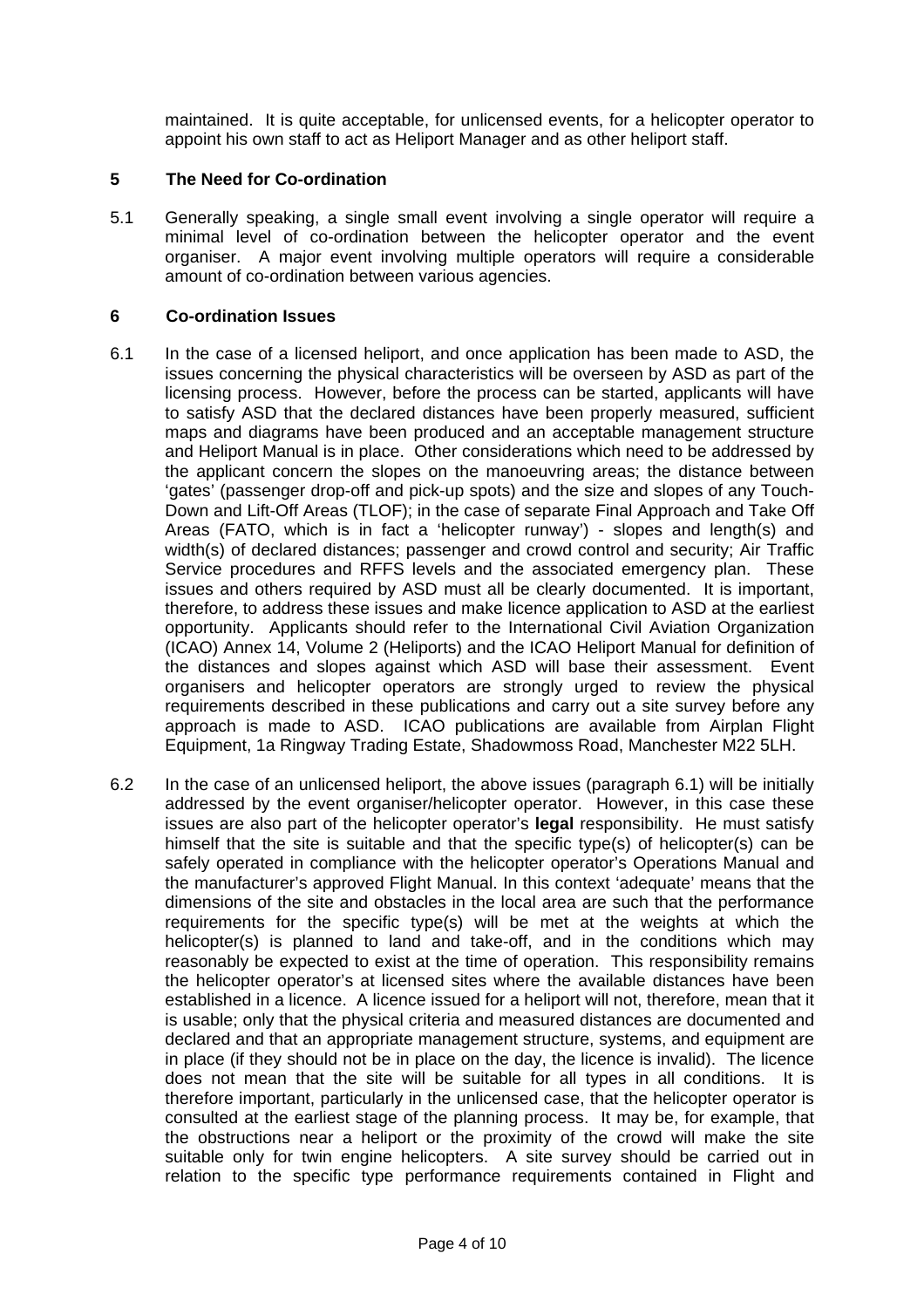Operations Manuals at the earliest opportunity, and, before any decision is made regarding site suitability. As far as the CAA is concerned, at an unlicensed heliport, the helicopter operator is solely legally responsible for all aspects of flight safety.

- 6.3 At an unlicensed site there is a shared responsibility between the helicopter operator and the event organiser when it comes to consideration of people on the ground generally, and specifically concerning those witnessing the event. A common duty of care is held by the event organiser to ensure that adequate safety measures are in place. This should address the aspects of crowd control, security, and separation of the crowd from the flying operations. The helicopter operator will need to ensure that passenger briefing facilities are adequate (specific briefings are required for each type), that safety briefings can be conducted in a quiet area and that sufficient adequately trained personnel are available for the ground handling of arriving and departing passengers. Rule  $5(1)(d)(i)$  may also be relevant (see paragraph 2.2)
- 6.4 An appropriate level of Air Traffic Service (ATS) should be provided. Assessment of the complexity of the operation will depend upon the number of movements and the number of operators participating. In general, the number of anticipated movements, and especially the maximum rate of movements at the busiest times, will predicate the level of ATS selected. Very low activity levels can be safely accomplished without any ATS provided that pilots and operators have briefed adequately on the agreed arrival, ground manoeuvring and departure procedures. A higher number of movements can be accommodated by an Air/Ground (A/G) service which simply provides information while offering no 'control' of air traffic. Moving up the scale, a Flight Information Service (FIS) provides a higher degree of service with the ability to issue instructions on the ground up to the holding point prior to take-off and once the aircraft has vacated the runway (or FATO) after landing. A full Air Traffic Control service (ATC) will provide full control at busy heliports, on the ground and in the air. In any case, even at small events, it is vital to ensure that approach and departure and circuit procedures are properly established and briefed to all participating pilots. Due consideration should also be made of the environmental effects concerning these routes and procedures on local populations. Applications for radio frequency allocations and approvals of radio equipment and radio operators should be made to the Air Traffic Services Standards Department at the CAA, Gatwick. Applications should be made at least 90 days in advance of the requirement. Persons providing A/G, FIS or ATC services must be appropriately certificated or licensed by the CAA.
- 6.5 For busy events, consideration needs to be given to the advisability of applying for the establishment of special airspace. A temporary Aerodrome Traffic Zone (ATZ) can be established if the CAA is advised of, and agrees to, the need to impose a requirement on aircraft to contact the ATS unit for permission to enter the airspace. With an ATZ, if an ATC service is being provided, a pilot has to request **permission** to enter. If an A/G or FIS service is provided a pilot has to obtain **information** from those units to enable the flight to be conducted safely. An ATZ, by definition, is the airspace extending from the surface to a height of 2000 ft above the level of the aerodrome within the area bounded by a circle centred on the notified mid-point of the longest runway (FATO) and having a radius of two nautical miles. The British F1 Grand Prix, unique in the intensity of operations, has historically been deemed to be an area of Temporary Restricted Airspace (TRA). This area can, in theory, be any appropriate size or shape and is designed to ensure that **all** aircraft, other than those participating, are excluded from the airspace and that those with permission to enter are fully controlled. Application for the establishment of an ATZ, and in the unlikely requirement for TRA, should be made to the Directorate of Airspace Policy (DAP), ORA K6, CAA House, 45-59 Kingsway, London, WC2B 6TE. Applications should be made at least 90 days in advance of the requirement.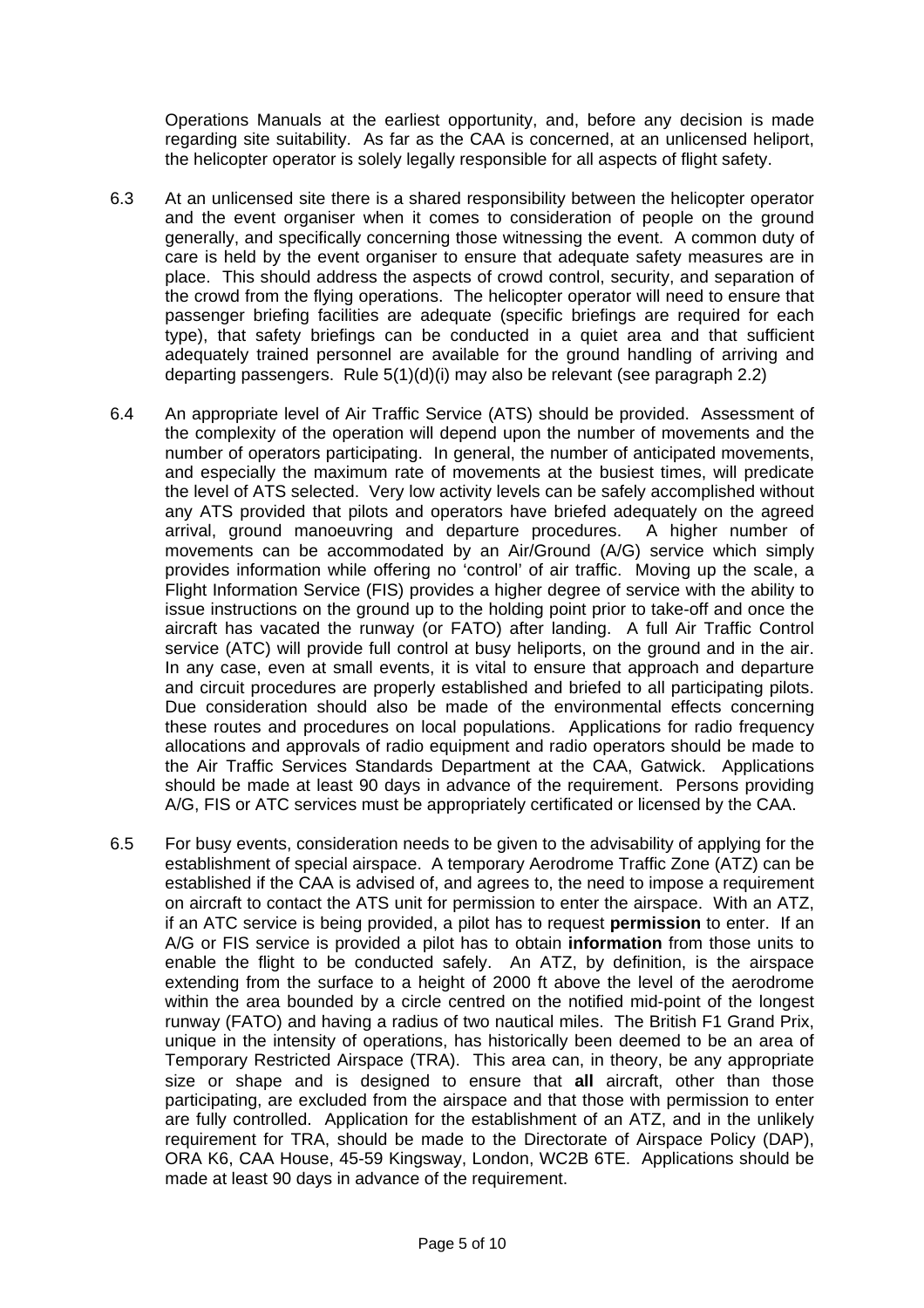- 6.6 RFFS requirements will be attached to all temporary licences and are a condition of the licence. The helicopter operator is responsible for ensuring an appropriate level of RFFS at unlicensed sites. Reference should be made to **[FODCOM 9/2000](http://www.caa.co.uk/docs/33/FOD200009.pdf)**. The local emergency services should be advised of the helicopter activity in good time and should feature in the heliport emergency orders.
- 6.7 Local Planning Regulations are not the responsibility of the CAA although they may be an important consideration for the event organiser. Event organisers are advised to contact the Local Planning Authority for guidance.
- 6.8 The local police and fire service should be informed of the planned helicopter activity.

#### **7 Major Events**

7.1 Some events will necessitate the establishment of temporary 'Feeder Sites' in order to feed the event location. The guidance provided above will apply to such Feeder Sites and each site should be addressed as a separate heliport when considering specific heliport operations. There will naturally need to be a higher level of coordination between the agencies, the event site and the participating operators and Feeder Site managers so that the event can be considered as an integrated operation. Helicopter operators are required to advise FOI(H), at least 28 days prior to the event, if they intend to use a site as a Feeder Site and at least 7 days in advance of the intention to use any site for Pleasure Flying. Use of the standard notification form is required (see Appendix 1). See paragraph 15 for a list of annual, major special events. Helicopter operators are required to submit a special advice proforma for the nomination of feeder sites for the British F1 Grand Prix (see Appendix 2).

#### **8 Weather**

8.1 There is no obligation or requirement on a heliport manager, whether licensed or not, to set heliport operating minima or to make a decision to close in conditions of reduced visibility or cloud base. There is an obligation, however, for the heliport manager to consider the effects of weather on the state of the manoeuvring surfaces. All or some area(s) of the heliport should be closed if the surface becomes unsuitable or cannot support safe landings or rejected take-offs or support the RFFS vehicle. A careful watch on the condition of the ground should be maintained in wet weather. A small area of unsuitability could mean that the required distances are no longer available and helicopter operators must be informed accordingly so that they can recalculate performance requirements as necessary. Initial selection of the site should consider the land drainage aspects and the propensity for flooding in the event of rain. Helicopter operators can only operate in weather minima which are set in their Operations Manuals and to ground conditions which should be set in Operations Manuals and/or in Flight Manuals. Due to the large numbers of helicopters operating under Visual Flight Rules (VFR) in a very small area, the British F1 Grand prix arrangements uniquely include a higher than normal operating minima for all sites and for all en-route participating aircraft. These arrangements are published ahead of each Grand Prix in an annual FODCOM.

## **9 Refuelling**

9.1 If refuelling operations are to be considered the event organiser should ensure that any provisions which are made by him are acceptable to the helicopter operator who must conduct all refuelling operations in accordance with the provisions of his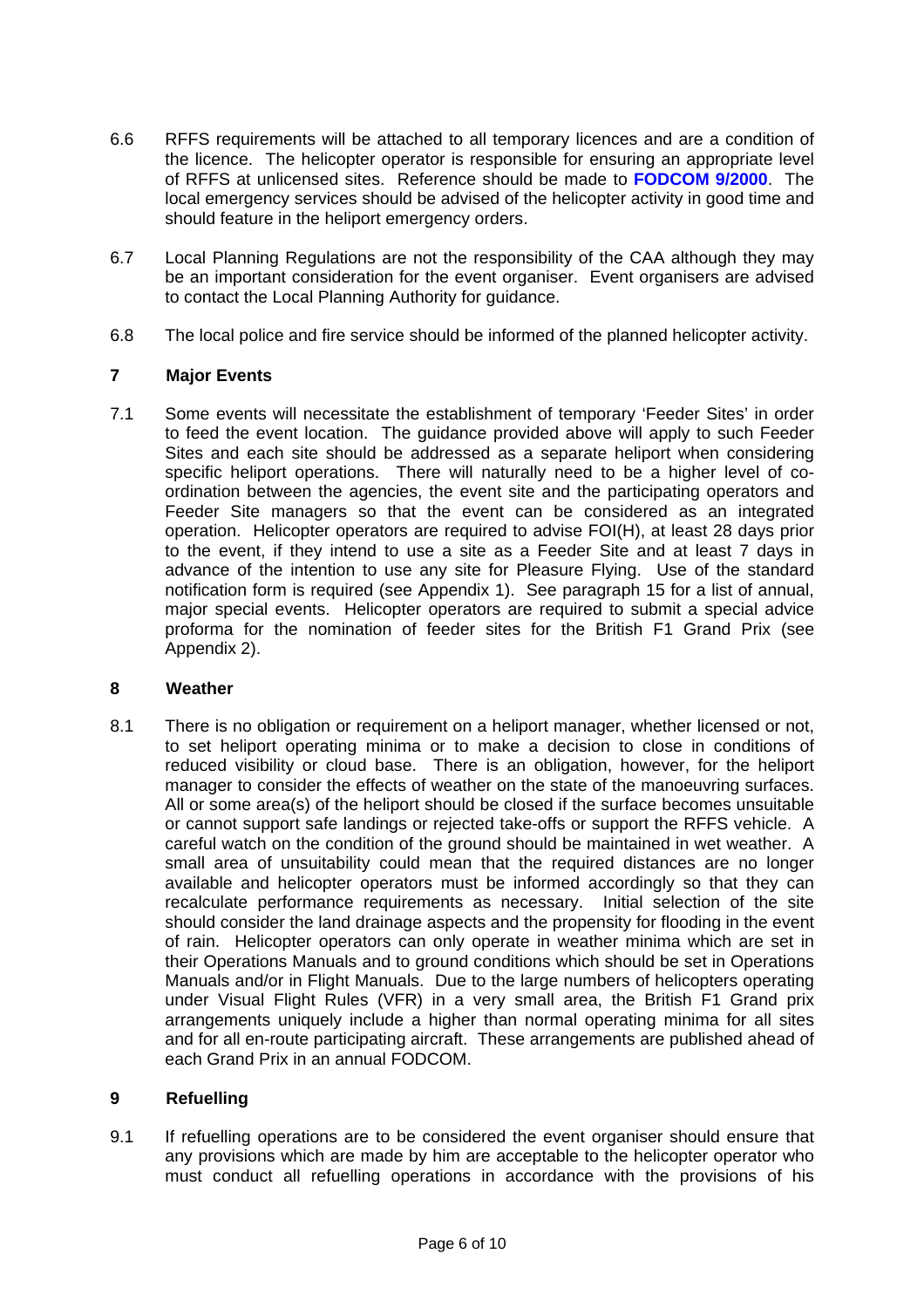Operations Manual. It is considered to be unacceptable to conduct rotors-running refuelling operations with passengers embarked. Guidance on refuelling operations can be found in CAP 74 'Aircraft Fuelling: Fire Prevention and Safety Measures' and in CAP 434 'Aviation Fuel at Aerodromes'. These, and all CAPs, are available from Documedia Solutions, 37 Windsor Street, Cheltenham Gloucestershire GL52 2DG.

## **10 Airside Safety Management**

10.1 Heliport Managers are recommended to study the contents of CAP 642 'Airside Safety Management'. This document is written to provide guidance on safe operating practices for all those engaged in activities taking place on the airside areas of aerodromes.

#### **11 Public Access**

11.1 The heliport should be clearly defined and protected from unauthorised or inadvertent entry by members of the general public. It may be necessary to use barriers or fencing and warning notices to define the boundaries of the heliport operating area, any clearway beyond it, and parking areas. Arrangements should be made with local police as to how security is to be effected. Regular patrols by heliport officials, supported by police if necessary, should be allowed for to ensure onlookers are not endangered by the heliport activities and to be alert to the possibility of acts of terrorism, vandalism or pilfering.

## **12 UK Helicopter Industry Involvement**

12.1 The British Helicopter Advisory Board (BHAB), the UK helicopter industry body, undertakes a major co-ordination role for the known and annually planned special events in the UK. BHAB holds annual pre-season planning and post-season meetings for special events. Special pre-meetings and wash-up meetings regarding the British F1 Grand Prix are also held. Organisers of special events where helicopters are employed should contact the BHAB, not only for advice and guidance, but also to ensure that the helicopter community is aware of proposals and plans. The BHAB have many years of experience in helicopter issues at Special Events and are in a good position to offer specific guidance. The CAA maintains a close working relationship with the BHAB on helicopter matters.

#### **13 Foreign Participation**

13.1 Requirements for the participation of non-UK registered helicopters have been drawn up by the Department for Transport. A foreign operator will have to agree to operate to equivalent safety standards as UK operators and will be required to attend any briefing and follow any procedures in the same way as UK operators. Foreign operators should apply to the International Aviation Negotiations Section, Zone 1/25, Department for Transport, Great Minster House, 76 Marsham Street, London SW1P 4DR, for Permissions. Applications should be made at an early stage in the planning cycle.

# **14 Promulgation of the Helicopter Activity at the Event**

14.1 The Air Information Service (AIS) holds the responsibility for publication of Notices to Airmen (NOTAM) in disseminating information relating to aerial activity. NOTAMs are 'sponsored' by ASD if the event-associated heliport is licensed. For unlicensed heliports, AIS may require a sponsor from within the CAA. In this case, Event Organisers/Heliport Managers or helicopter operators should discuss the advisability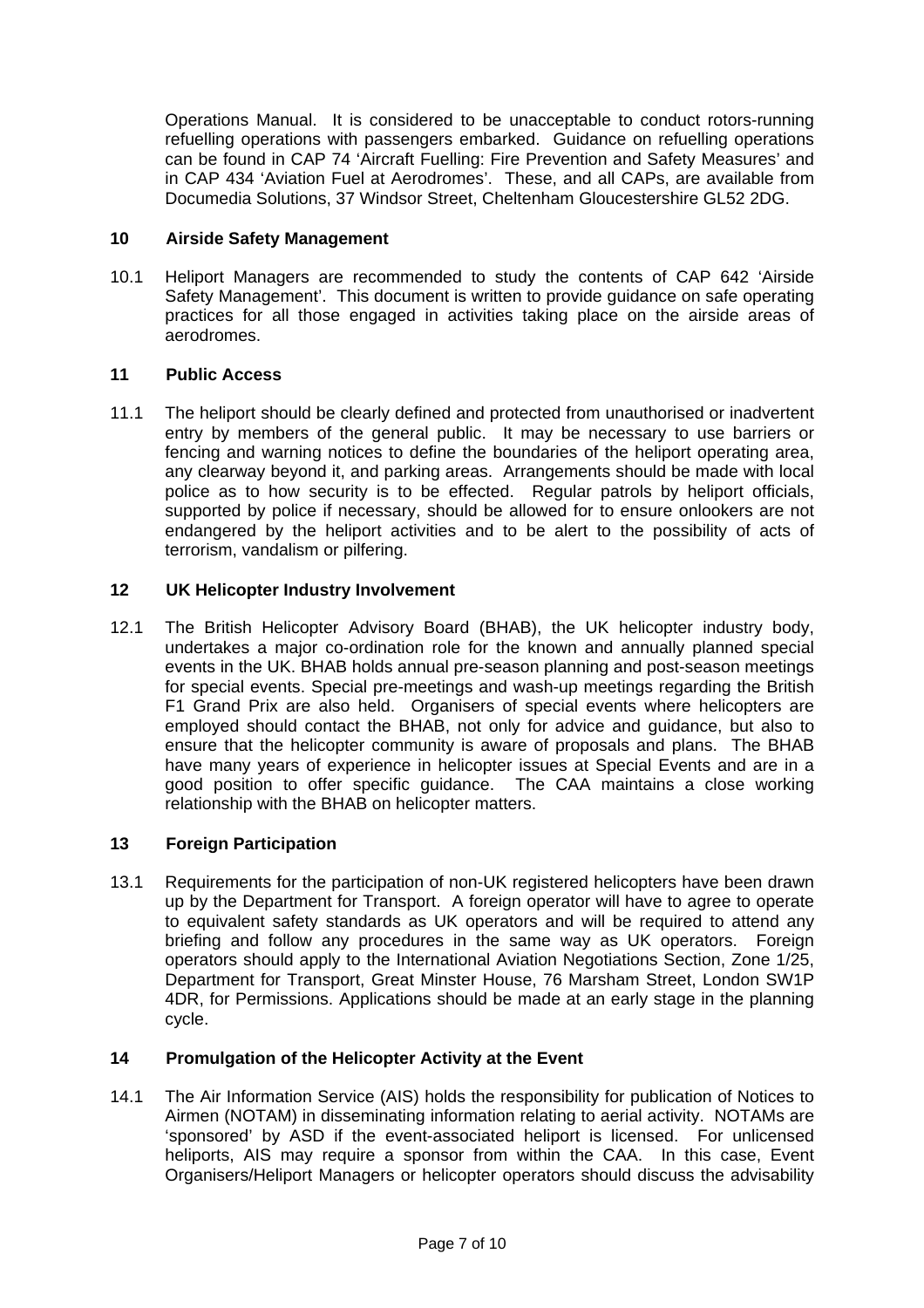of raising a NOTAM and the NOTAM format with the Flight Operations Inspectorate (Helicopters) at CAA, Gatwick.

# **15 UK Special Events Calendar**

15.1 Major UK Special Events where temporary heliports are planned in the UK are:-

| Cheltenham, (Gold Cup)               | March       |
|--------------------------------------|-------------|
| Aintree, (Grand National)            | April       |
| Epsom, (The Derby)                   | June        |
| Ascot, (Royal Ascot)                 | June        |
| Henley, (Regatta)                    | June/July   |
| Silverstone, (British F1 Grand Prix) | July        |
| <b>British Open Golf</b>             | July        |
| Cowes, (Cowes Week etc)              | July/August |
| Goodwood, (Glorious Goodwood)        | July/August |
| Network Q Rally                      | November    |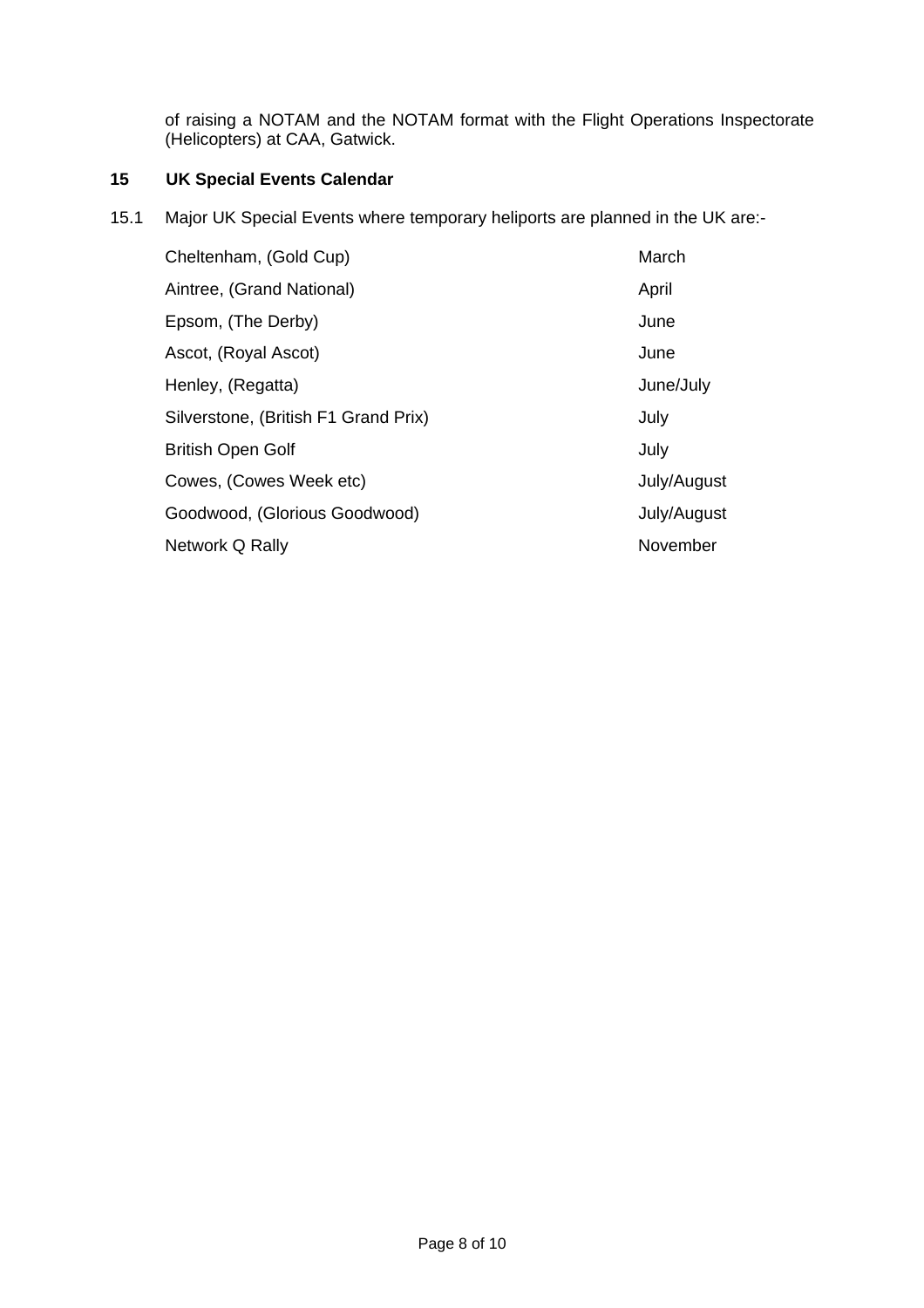#### **PLEASURE/FEEDER SITE\* NOTIFICATION**

(\*delete as applicable)

#### **Notifications should be submitted:**

- a) For all intended pleasure flying to arrive at FOI(H) at least 7 days prior to the event.
- b) For 'feeder sites' to arrive at FOI(H) at least 28 days prior to the special event.
- c) Please advise FOI(H) as soon as possible if the event is cancelled for any reason.

#### **OPERATOR:**

**.......................................................................................................................** 

| OS SHEET NO/<br><b>GRID REF</b> | <b>NAME OF EVENT</b> | DATE(S) +<br><b>START/END TIME</b> | A/C TYPE |
|---------------------------------|----------------------|------------------------------------|----------|
|                                 |                      |                                    |          |
|                                 |                      |                                    |          |
|                                 |                      |                                    |          |
|                                 |                      |                                    |          |
|                                 |                      |                                    |          |
|                                 |                      |                                    |          |
|                                 |                      |                                    |          |
|                                 |                      |                                    |          |
|                                 |                      |                                    |          |
|                                 |                      |                                    |          |
|                                 |                      |                                    |          |
|                                 |                      |                                    |          |
|                                 |                      |                                    |          |
|                                 |                      |                                    |          |
|                                 |                      |                                    |          |

**I confirm the above sites have been inspected and conform in all respects to the Operations Manual Criteria.** 

**Signed ...........................................................** 

**Date ...........................................................**

When completed this form should be forwarded to:

Mr Andy Baker FOI(H) Aviation House South Area Gatwick Airport West Sussex RH6 0YR Fax: 01293-573991

General telephone enquiries may be made to Mr Andy Baker on 01293-573429.

**NOTE: The receipt of this notification form by the CAA does not imply approval of the site. It is the helicopter operator's responsibility to ensure that the site is suitable for the purpose and conforms in every way with the Operations Manual requirements.**